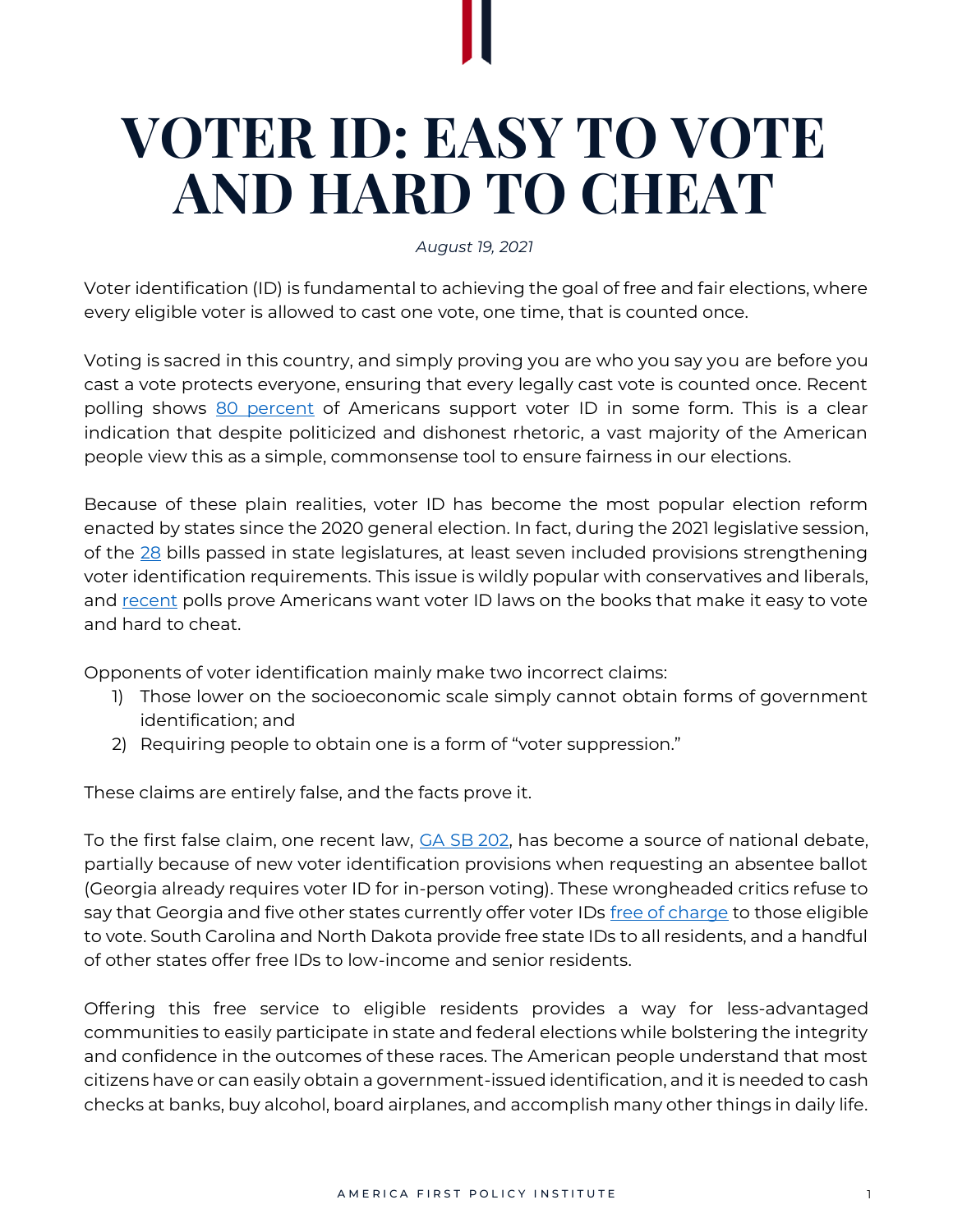Eighty-five percent of Americans say voter ID requirements are "[common sense](https://www.washingtonexaminer.com/washington-secrets/nearly-9-in-10-call-voter-photo-id-common-sense-most-back-limits-on-mail-in-ballots)," and 72 percent of the public say voter ID requirements increase their confidence in our elections.

To the second false claim, many have tried to dishonestly, dangerously, and destructively mischaracterize voter ID as a form of "voter suppression." However, Harvard researchers recently published a paper in the [National Bureau of Economic Research](https://www.nber.org/papers/w25522) proving there was no adverse effect on voter turnout or registration after implementing voter ID requirements.

These researchers also found another positive by-product regarding the implementation of voter identification laws, preventing fraud. Using elections between 2008 and 2018, the Harvard researchers used publicly available databases on documented fraud instances such as the [Heritage Foundation](https://www.heritage.org/election-integrity/commentary/new-study-confirms-voter-id-laws-dont-hurt-election-turnout) and noted that voter ID laws could act as a deterrent to fraud.

The Supreme Court of the United States agreed. In 2005, Indiana passed a law requiring all in-person voters to present a government-issued ID or otherwise cast a provisional ballot, whereafter they must provide proof of identity for the ballot to count. In *Crawford v. Marion County Election Board,* the Court's majority opinion found the use of a photo ID was in the state's legitimate self-interest to preserving voter confidence, and that because it was exceedingly rare for residents not to have an ID, the effect on unduly burdening the voter was negligent. Voter ID requirements acted as an alternative to harsh criminal penalties imposed as a deterrent.

Simply put: Voter ID does not prevent voting; it is a tool to prevent voter fraud.

As outlined in the United States Constitution, individual state legislatures have the right and responsibility to run their elections. Putting voter ID laws in place is widely understood to be a commonsense safeguard against voter fraud that is easily implementable across the country.

With thousands of [documented](https://www.heritage.org/voterfraud) cases of election fraud in this country spanning decades, the refusal to take steps necessary to avoid these risks only increases the chance that fraud will continue to exist, disenfranchising constituents of a locality, state, or Nation as a whole. When polls show a majority of voters [\(56 percent\)](https://www.pewresearch.org/fact-tank/2021/07/22/wide-partisan-divide-on-whether-voting-is-a-fundamental-right-or-a-privilege-with-responsibilities/) believe that at least one of the last two elections resulted in the [wrong](https://scottrasmussen.com/just-26-believe-the-right-person-was-declared-winner-in-last-two-presidential-elections/) person being named president, it is clear there is a massive lack of confidence in the process.

While many states have taken significant steps to improve the security of our elections through voter ID requirements since the 2020 general election, swift adoption of strict ID laws in every state is vital to deterring fraud and catching those who commit fraud. These provisions have shown to be constitutional and inclusive for all eligible voters without suppressing the voice of minority and disadvantaged voters. They have also been very accepting and popular among all voters who want to see free and fair elections.